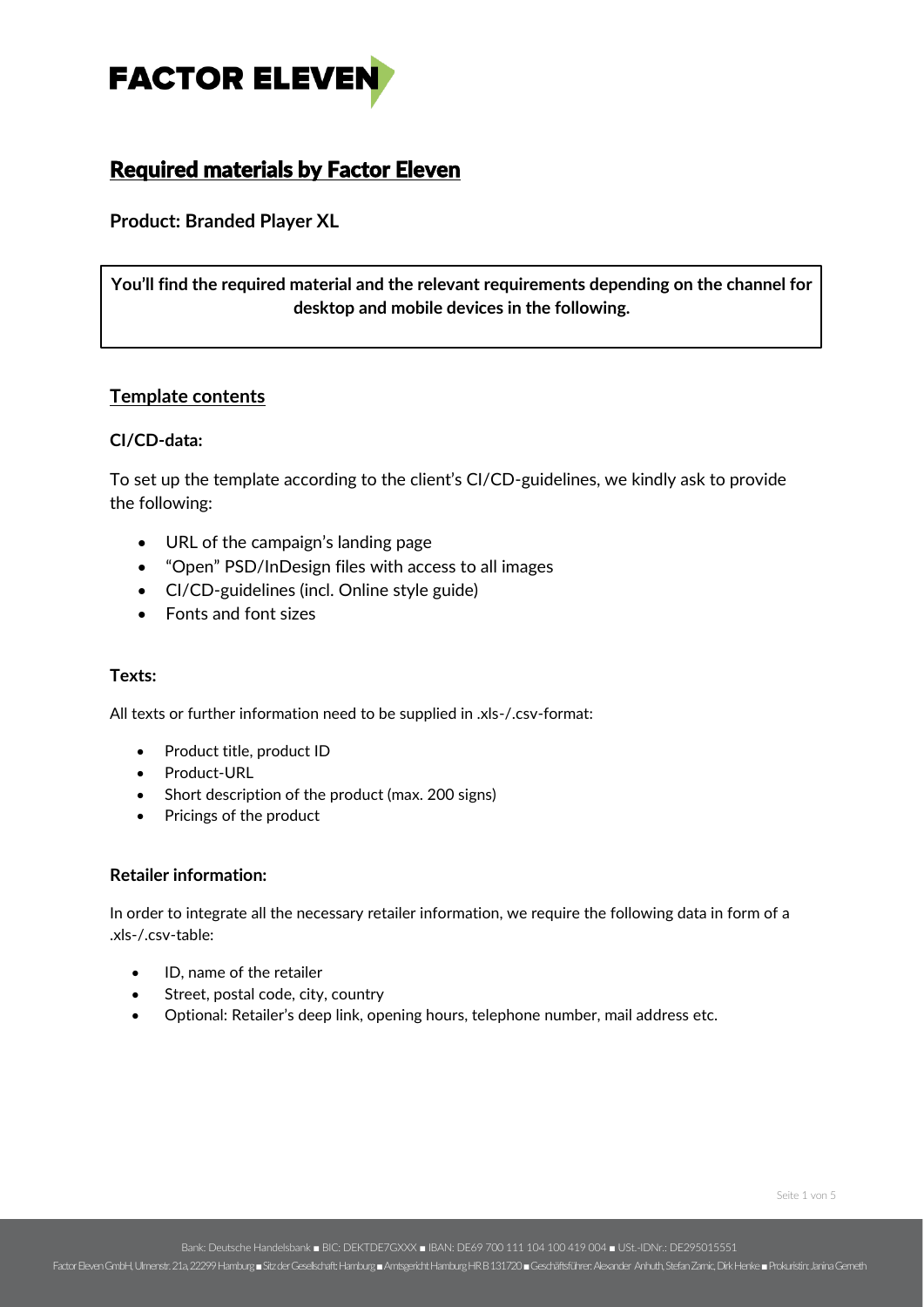

### **Desktop image requirements:**

**Logo:** Delivery of the logo as .svg or .png with transparent background, max. height: 130px

- **Video-format 16:9** Delivery of all images as .jpg, .jpeg or .png Dimensions: 1000x800px (additional 650x650px for scaling)
- **Video-format 4:5 & 1:1** Delivery of all images as .jpg, .jpeg or .png Dimensions: 1000x400px (additional 650x390px for scaling)

### **Mobile image requirements:**

**Logo:** Delivery of the logo as .svg or .png with transparent background, max. height: 40px

- **Video-format 16:9** Delivery of all images as .jpg, .jpeg or .png Dimensions: 650x650px
- **Video-format 4:5 & 1:1** Delivery of all images as .jpg, .jpeg or .png Dimensions: 650x390px

### **Desktop and Mobile video requirements (16:9, 4:5, 1:1)**

The video must have an aspect ratio of 1:1 or 4:5 or 16:9 with a minimum playtime of 6 seconds, whereas there is no maximum playtime. For videos over 30 seconds, the Google Heavy Ads restrictions must be observed.

**1. Video file**

The video file must have a minimum length of 6 seconds, the maximum video length is generally not limited. Delivery of the video file as .mp4. The minimum resolution is 640x640 px (1:1), 640x800 px (4:5) or 640x360 px (16:9).

The advanced specifications for a video are listed in the table below:

| Format                              | MP4                                                                                                |            | Codec             | H.264                  |        |  |  |  |  |
|-------------------------------------|----------------------------------------------------------------------------------------------------|------------|-------------------|------------------------|--------|--|--|--|--|
| Min. resolution                     | 640x360 px                                                                                         | 640x800 px | 640x640 px        | <b>Frame rate</b>      | 25 fps |  |  |  |  |
| <b>Aspect ration</b>                | 16:9                                                                                               | 4:5        | 1:1               | <b>Color intensity</b> | 32 Bit |  |  |  |  |
| Max. data size                      | 100 MB                                                                                             |            | Max. video length |                        |        |  |  |  |  |
| Audio                               | Sound: EBU R 128 (https://en.wikipedia.org/wiki/EBU_R_128)<br>Audio must be included in the video. |            |                   |                        |        |  |  |  |  |
| <b>Components of data</b><br>supply | Video, tracking pixel (no js-pixel) and click counter (click-through-tracking-<br>pixel)           |            |                   |                        |        |  |  |  |  |

Bank: Deutsche Handelsbank ■ BIC: DEKTDE7GXXX ■ IBAN: DE69 700 111 104 100 419 004 ■ USt.-IDNr.: DE295015551

Factor Eleven GmbH, Ulmenstr. 21a, 22299 Hamburg ■Sitz der Gesellschaft: Hamburg ■Amtsgericht Hamburg HR B 131720 ■Geschäftsführer: Alexander Anhuth, Stefan Zamic, Dirk Henke ■Prokuristin: Janina Gerneth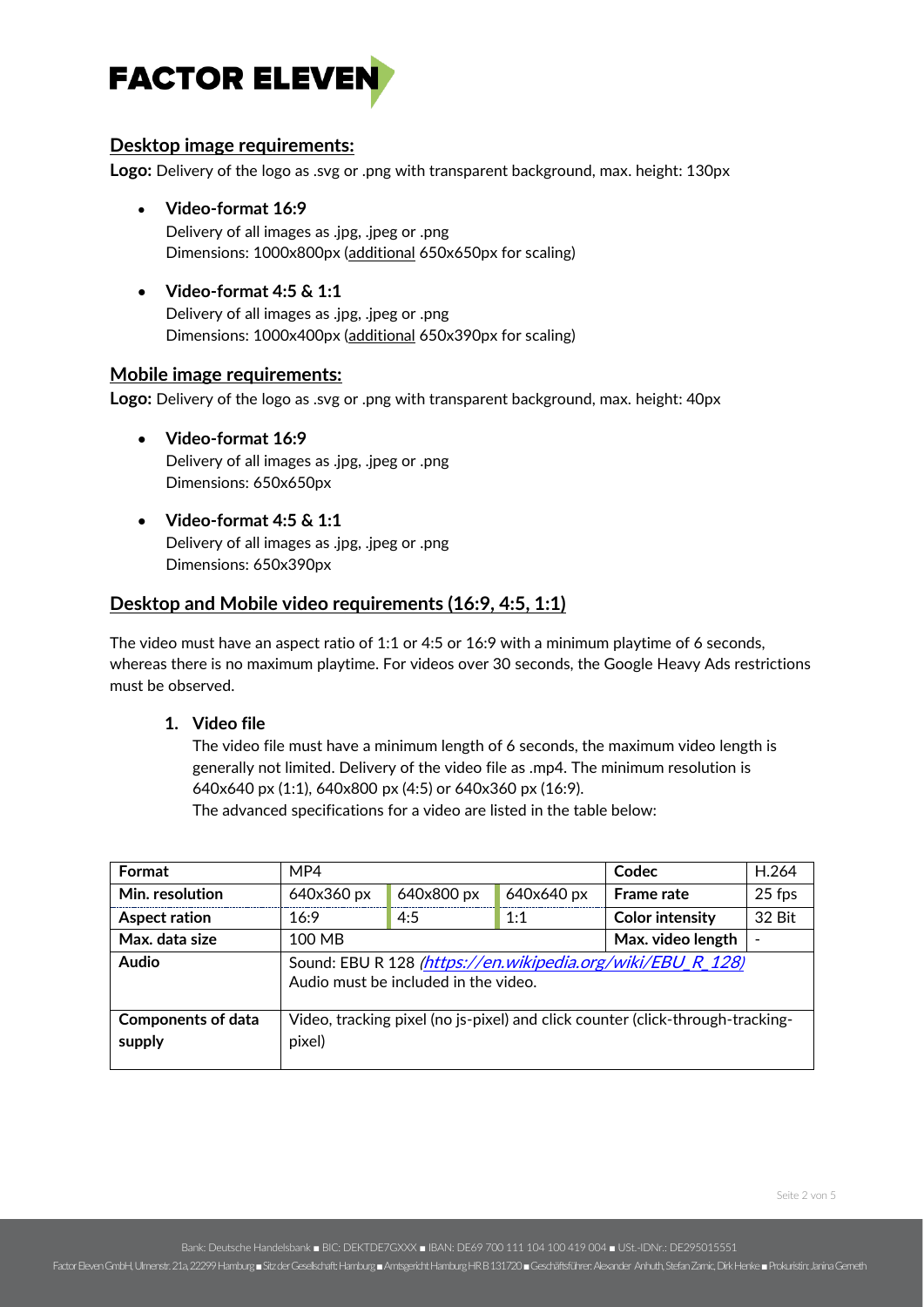

## 2. **Video redirect**

If it is possible to generate a VAST 3 or 4-Tag via the client-specific ad server, the video can be hosted directly by the client and only has to be provided via link. Please use "https" for the link. For the correct conversion, the following table can be used:

| Format             | MP4                                                                                                                                  |            | Codec             |                     | H.264 |                     |  |  |  |  |
|--------------------|--------------------------------------------------------------------------------------------------------------------------------------|------------|-------------------|---------------------|-------|---------------------|--|--|--|--|
| Aspect ratio       | 16:9 or 4:5 or 1:1                                                                                                                   |            |                   |                     |       |                     |  |  |  |  |
| Min. video length  | 6                                                                                                                                    |            | Max. video length |                     |       |                     |  |  |  |  |
| <b>Download</b>    | Progressive - the "moov atom" index has to be placed at the beginning of the MP4-                                                    |            |                   |                     |       |                     |  |  |  |  |
| procedure          | file (web optimized)                                                                                                                 |            |                   |                     |       |                     |  |  |  |  |
|                    |                                                                                                                                      |            |                   |                     |       |                     |  |  |  |  |
|                    | Based on VAST 3.0 or VAST 4.0 (Digital Video AD serving template) via Doubleclick,<br>Adform, Mediamind, Flashtalking, Adition, etc. |            |                   |                     |       |                     |  |  |  |  |
| 3rd-Party          |                                                                                                                                      |            |                   |                     |       |                     |  |  |  |  |
|                    | Guidelines of VAST according to IAB: www.iab.com                                                                                     |            |                   |                     |       |                     |  |  |  |  |
|                    |                                                                                                                                      |            |                   |                     |       |                     |  |  |  |  |
| <b>Media files</b> | For a flawless playout, our publisher partners need redirects for ALL four media<br>files:                                           |            |                   |                     |       |                     |  |  |  |  |
|                    |                                                                                                                                      |            |                   |                     |       |                     |  |  |  |  |
|                    | Format                                                                                                                               | Resolution |                   | Max. bit rate video |       | Max. bit rate audio |  |  |  |  |
|                    |                                                                                                                                      |            |                   |                     |       |                     |  |  |  |  |
|                    | 16:9                                                                                                                                 | 320x180 px |                   | 600 kb/s            |       | 128 kb/s            |  |  |  |  |
|                    | 16:9                                                                                                                                 |            |                   | 600 kb/s            |       | 128 kb/s            |  |  |  |  |
|                    |                                                                                                                                      | 640x360 px |                   |                     |       |                     |  |  |  |  |
|                    | 4:5                                                                                                                                  | 320x400 px |                   | 600 kb/s            |       | 128 kb/s            |  |  |  |  |
|                    |                                                                                                                                      |            |                   |                     |       |                     |  |  |  |  |
|                    | 4:5                                                                                                                                  | 640x800 px |                   | 600 kb/s            |       | 128 kb/s            |  |  |  |  |
|                    |                                                                                                                                      |            |                   |                     |       |                     |  |  |  |  |
|                    | 1:1                                                                                                                                  | 320x320 px |                   | 600 kb/s            |       | 128 kb/s            |  |  |  |  |
|                    |                                                                                                                                      |            |                   |                     |       |                     |  |  |  |  |
|                    | 1:1                                                                                                                                  | 640x640 px |                   | 600 kb/s            |       | 128 kb/s            |  |  |  |  |
|                    |                                                                                                                                      |            |                   |                     |       |                     |  |  |  |  |
| <b>Audio</b>       | Container MPEG Version 1 Layer 3 (MP3) or AAC (LC)                                                                                   |            |                   |                     |       |                     |  |  |  |  |
|                    |                                                                                                                                      |            |                   |                     |       |                     |  |  |  |  |
|                    | <b>Audio Settings: Stereo</b>                                                                                                        |            |                   |                     |       |                     |  |  |  |  |
|                    | Sampling Rate: 44,1 kHz                                                                                                              |            |                   |                     |       |                     |  |  |  |  |
|                    | Bit rate modus: constant                                                                                                             |            |                   |                     |       |                     |  |  |  |  |
|                    | Sound: EBU R 128 (https://de.wikipedia.org/wiki/EBU-Empfehlung R 128)                                                                |            |                   |                     |       |                     |  |  |  |  |
|                    |                                                                                                                                      |            |                   |                     |       |                     |  |  |  |  |
| <b>VPAID</b>       | VPAID must not be included!                                                                                                          |            |                   |                     |       |                     |  |  |  |  |

Bank: Deutsche Handelsbank ■ BIC: DEKTDE7GXXX ■ IBAN: DE69 700 111 104 100 419 004 ■ USt.-IDNr.: DE295015551

Factor Eleven GmbH, Ulmenstr. 21a, 22299 Hamburg ■Sitz der Gesellschaft: Hamburg ■Amtsgericht Hamburg HR B 131720 ■Geschäftsführer: Alexander Anhuth, Stefan Zarnic, Dirk Henke ■Prokuristin: Janina Gerneth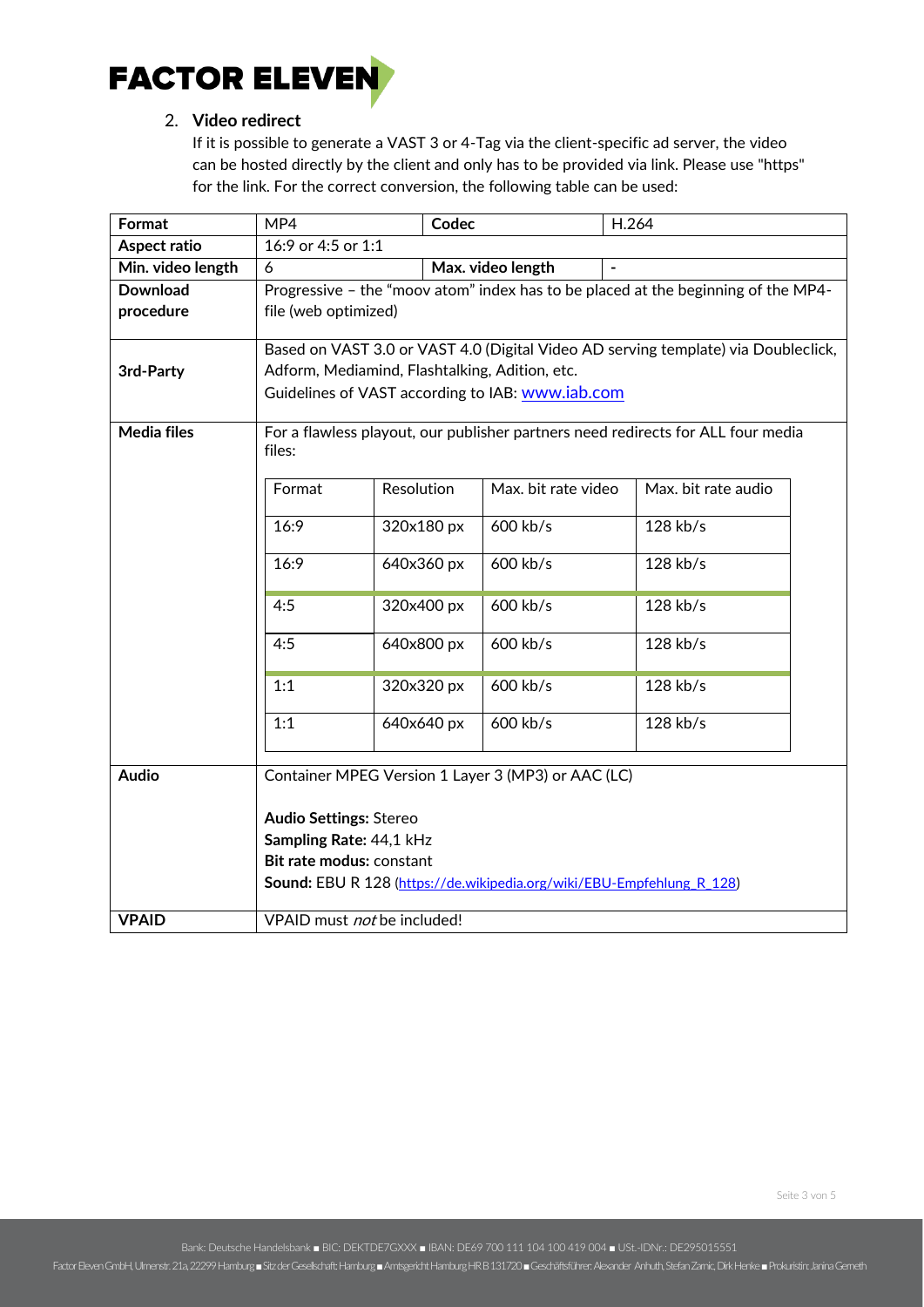

# **Creation - & product information**

The Branded Player XL is produced by Factor Eleven.

The client delivers his logo, the video and images in the correct sizes. Factor Eleven combines these components with any background color (or the automatic Ambilight effect) and the timeline for the Branded Player XL.

The content can change on a millisecond basis in order to relate to the video.

An automatic Ambilight effect (transparent background) or a fixed background color (RGB value) is used for the background. With cut-our graphics in the conent area (below the video), the background or the Ambilight effect can optionally also be placed behind the entire ad. It is not possible to use an image for the background.

Optionally, social icons and / or a footer can be added, e.g. for the integration of legal texts.

If required, additional grid options are also available for the content area, but this does not change the overall size of the area. Another division only offers the advantage of placing different target URLs in the content.



Seite 4 von 5

Bank: Deutsche Handelsbank ■ BIC: DEKTDE7GXXX ■ IBAN: DE69 700 111 104 100 419 004 ■ USt.-IDNr.: DE295015551

Factor Eleven GmbH, Ulmenstr. 21a, 22299 Hamburg ■Sitz der Gesellschaft: Hamburg ■Amtsgericht Hamburg HR B 131720 ■Geschäftsführer: Alexander Anhuth, Stefan Zarnic, Dirk Henke ■Prokuristin: Janina Gerneth